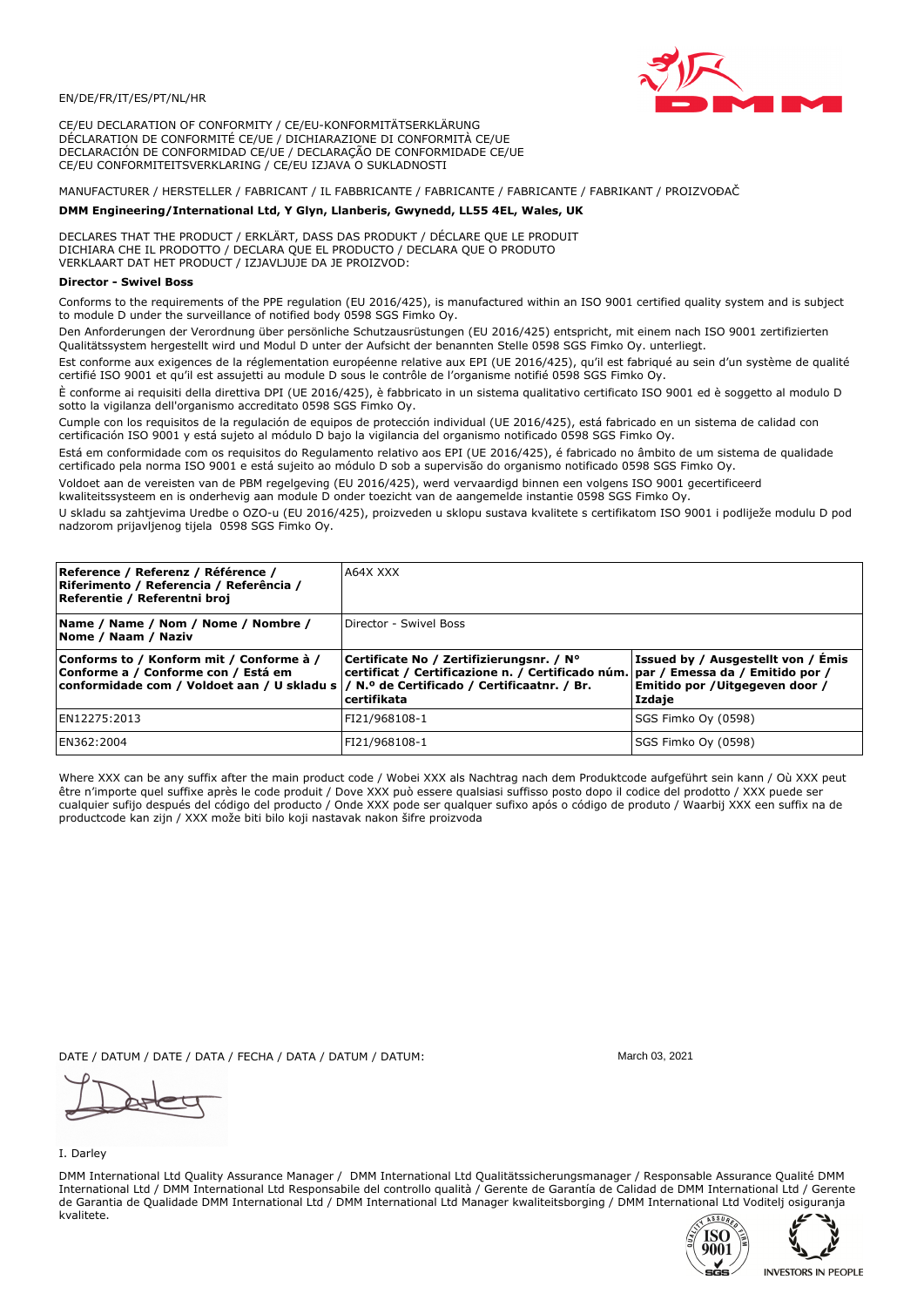

CE/EU-SAMSVARSERKLÆRING / CE/EU-FÖRKLARING OM ÖVERENSSTÄMMELSE CE/EU-VAATIMUSTENMUKAISUUSVAKUUTUS / CE/EU-OVERENSSTEMMELSESERKLÆRING DEKLARACJA ZGODNOŚCI WE/UE / CE/EU PROHLÁŠENÍ O SHODĚ CE/EÚ VYHLÁSENIE O ZHODE / DIKJARAZZJONI TA' KONFORMITÀ TAL-KE/UE

# PRODUSENT / TILLVERKAREN / VALMISTAJA / PRODUCENT / PRODUCENT / VÝROBCE / VÝROBCA / IL-MANIFATTUR

## DMM Engineering/International Ltd, Y Glyn, Llanberis, Gwynedd, LL55 4EL, Wales, UK

ERKLÆRER AT PRODUKTET / INTYGAR ATT PRODUKTEN / VAKUUTTAA, ETTÄ TÄMÄ TUOTE / ERKLÆRER, AT PRODUKTET / OŚWIADCZA, ŻE<br>WYRÓB / PROHLAŠUJE, ŽE PRODUKT / VYHLASUJE, ŽE VÝROBOK / JIDDIKJARA LI L-PRODOTT:

Overholder kravene i PVU-forordningen (EU 2016/425), er produsert innenfor et ISO 9001-sertifisert kvalitetssystem og er underlagt modul D under overvåkning av teknisk kontrollorgan 0598 SGS Fimko Ov.

Uppfyller kraven för PPE-reglerna (EU 2016/425), tillverkas inom ett ISO 9001-certifierat kvalitetssystem och är föremål för modul D under övervakning av anmält organ 0598 SGS Fimko Oy.

Noudattaa henkilönsuojaimia koskevan asetuksen (EU 2016/425) vaatimuksia, on valmistettu ISO 9001 -sertifioidun laatujärjestelmän mukaisesti ja että siihen sovelletaan ilmoitetun laitoksen 0598 SGS Fimko Oy.:in alaista D-moduulia.

Overholder kravene i forordningen om personlige værnemidler (EU 2016/425), er fremstillet i inden for det certificerede ISO 9001kvalitetssystem, og er underlagt modul D under overvågning af det bemyndigede organ 0598 SGS Fimko Oy.

Spełnia wymogi rozporządzenia w sprawie środków ochrony indywidualnej (UE 2016/425), jest produkowany w ramach systemu jakości

zgodnego z ISO 9001 i podlega modułowi D pod nadzorem jednostki notyfikowanej 0598 SGS Fimko Oy. Zařízení splňuje požadavky nařízení o osobních ochranných prostředcích 2016/425, je vyrobeno v systému řízení jakosti certifikovaném podle normy ISO 9001 a podléhá modulu D pod dohledem notifikované osoby č. 0598 SGS Fimko Oy.

Spĺňa požiadavky Nariadenia Európskeho parlamentu a Rady (EÚ) 2016/425 o osobných ochranných prostriedkoch, je vyrobený v rámci systému kvality certifikovaného podľa normy ISO 9001 a podlieha modulu D pod dohľadom notifikovaného orgánu č. 0598 SGS Fimko Oy.

Jikkonforma mar-rekwiżit tar-Regolament dwar il-PPE (UE 2016/425), u huwa manifatturat f'sistema ta' kwalità certifikata għall-ISO 9001 u soggett ghall-modulu D taht is-sorveljanza tal-korp notifikat 0598 SGS Fimko Oy.

| <b>Referanse / Referens / Viite / Reference / Nr A64X XXX</b><br>referencyjny / Reference / Značka /<br>Referenza                                                                                                |                                                                                                         |                                                                                                         |
|------------------------------------------------------------------------------------------------------------------------------------------------------------------------------------------------------------------|---------------------------------------------------------------------------------------------------------|---------------------------------------------------------------------------------------------------------|
| Navn / Namn / Nimi / Navn / Nazwa /<br>Jméno / Názov / Isem                                                                                                                                                      | Director - Swivel Boss                                                                                  |                                                                                                         |
| Overholder / Uppfyller kraven för / Vakuus<br>myönnetty perustuen standardiin: /<br>Overholder / Spełnia wymogi / Je ve shodě s $ \tilde{C} $ . certifikátu / Certifikat Nru<br>/ Je v zhode s / Jikkonforma ma' | Sertifikatnr. / Certifikatnr. / Sertifikaattinro /<br>Certifikat nr. / Certyfikat nr / Č. certifikátu / | Utstedt av / Utfärdat av /<br>Myöntänyt / Udstedt af / Wydany<br>przez / Vydal / Vydal / Maħruġ<br>minn |
| EN12275:2013                                                                                                                                                                                                     | FI21/968108-1                                                                                           | SGS Fimko Oy (0598)                                                                                     |
| EN362:2004                                                                                                                                                                                                       | FI21/968108-1                                                                                           | SGS Fimko Oy (0598)                                                                                     |

Der XXX kan være ethvert suffiks etter produktkoden / Där XXX kan vara valfri ändelse efter produktkoden / Jossa XXX voi olla mikä tahansa tuotekoodin jälkeen tuleva liite. / Hvor XXX kan være ethvert suffiks efter produktkoden / gdzie XXX može być dowolnym przyrostkiem po kodzie<br>produktu / Kde XXX může být jakákoliv přípona za kódem produktu / Kde XXX môže b jkun kwalunkwe suffiss wara l-kodići tal-prodott

DATO / DATUM / PÄIVÄMÄÄRÄ / DATO / DATA / DATUM / DÁTUM / DATA:

I. Darley

DMM International Ltd kvalitetssikringsleder / DMM International Ltd kvalitetssäkringschef / DMM International Ltd: n laadunvarmistuspäällikkö / DMM International Ltd kvalitetssikringschef / Menedzer ds. Zapewnienia jakości w DMM International Ltd. / DMM International Ltd Quality Assurance Manager / Manažér zabezpečenia kvality DMM International Ltd / DMM International Ltd Quality Assurance Manager





March 03 2021